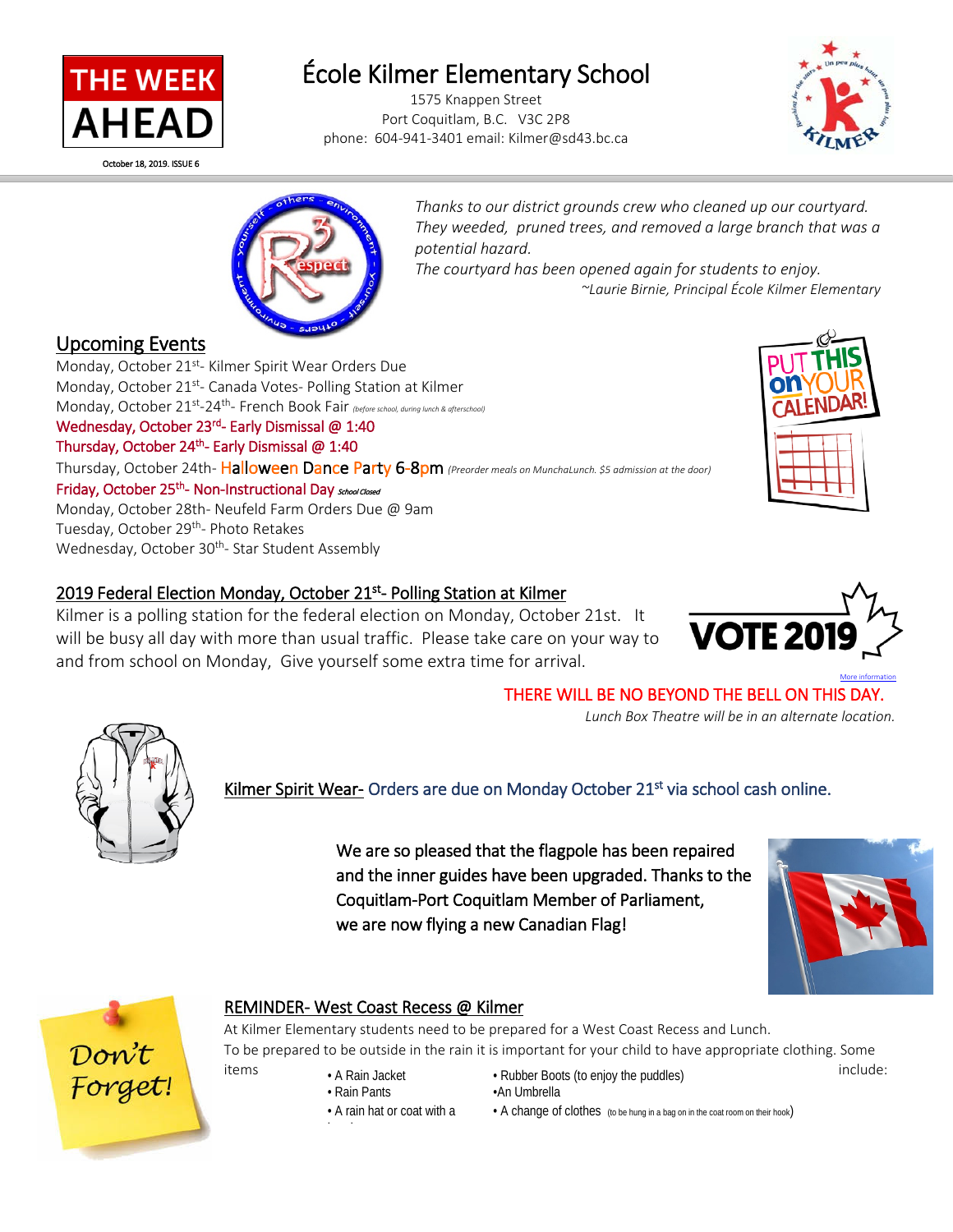

## *We are still missing a number of important REQUIRED and optional forms. Please ensure you have completed the following:*

[School Policies Form](https://www.schoolcashonline.com/) **[Driver's Application](https://www.schoolcashonline.com/)** [Emergency Release Form](http://www.sd43.bc.ca/Resources/eforms/Type1Diabetes/EmergencyRelease.pdf) **Drivers Abstract (once every 12 months)** [Medical Alert Form](http://www.sd43.bc.ca/Resources/eforms/MApdf/MedicalAlertForm.pdf) [Student Agenda Fee](https://www.schoolcashonline.com/) [Munch-A-Lunch Account](http://www.sd43.bc.ca/school/kilmer/Parents/Pages/default.aspx#/=) [Fruit & Veggie Permission](https://www.schoolcashonline.com/)

## [School Supplies](http://www.sd43.bc.ca/school/kilmer/Parents/SchoolSupplies/Pages/default.aspx#/=) **[Volunteer Application](https://www.schoolcashonline.com/)**

- Student Verification Form (yellow paper) | | Criminal Record Check (once every 5 years, letter available in office)
	-
	-
	-
	-

## PAC NEWS

#### **Next Hot Lunch Day- November 15th- Pizza Combo HOW TO REGISTER FOR ONLINE ORDERING: 1)** Go to the school website and go to the Munch A Lunch link under the quick links tab on the home page or through this link <http://www.sd43.bc.ca/school/kilmer/Parents/Pages/default.aspx#/=> **2)** Click the "**Register Here**" button (as shown below). The system will guide you through **3)** After adding your children, click the green "Order Lunch!" button to order<br> **4)** Next time, just click the "Login Here" button to access your account **4)** Next time, just click the "**Login Here**" button to access your account. kilmerhl@gmail.com You're invited to... **The Kilmer Halloween Dance Party!** Thursday, October 24th *Our school will be fundraising with*  Сри-8рт *Purdy's this Holiday Season.* Pizza, Treats, Games and Dancing .<br>Please pre-order your pizza combos and family packs on *Please watch for more information*  Munchalunch

*to come home.*

5\$ Admission at the door (per person) Bring your family and your best dance moves!



Our first popcorn day of the year will be **Nov 8**! This year, we'll be doing things a little differently. We will serve **"Boom Chicka Pop"** popcorn. We are hopeful that even more kids will be able to take part as it is vegan, gluten-free, kosher, and the only ingredients are popcorn, sunflower oil and sea salt. We are also asking the kids each **bring their own reusable 2-cup container.** Please line up outside near the gym at recess with your **\$1** and your container and we will fill them up.

**Neufeld Farms** Hundralvina

Today, a purple notice/order form went home for Neufeld Farms Holiday Favourites Fundraiser **ORDERS DUE MONDAY, OCTOBER 28<sup>th</sup>** (correction to notice) Delivery will be at 2pm on Monday, November  $4<sup>th</sup>$  @ Kilmer Elementary

> **KPAC is fundraising with The Lunch Lady! Wednesday's are Lunch Lady days at Kilmer!** unch Orders can be placed week by week or all the way out to the end of [January 31st!](x-apple-data-detectors://3/) You may order as much or as little as you like up until the deadline on Monday nights [at 11pm.](x-apple-data-detectors://5/) **order online at<http://thelunchlady.ca/>**

## **Next PAC Meeting- November 4th 7pm Kilmer Library**

L

the

**The minutes from the last meeting will be available online before this meeting.**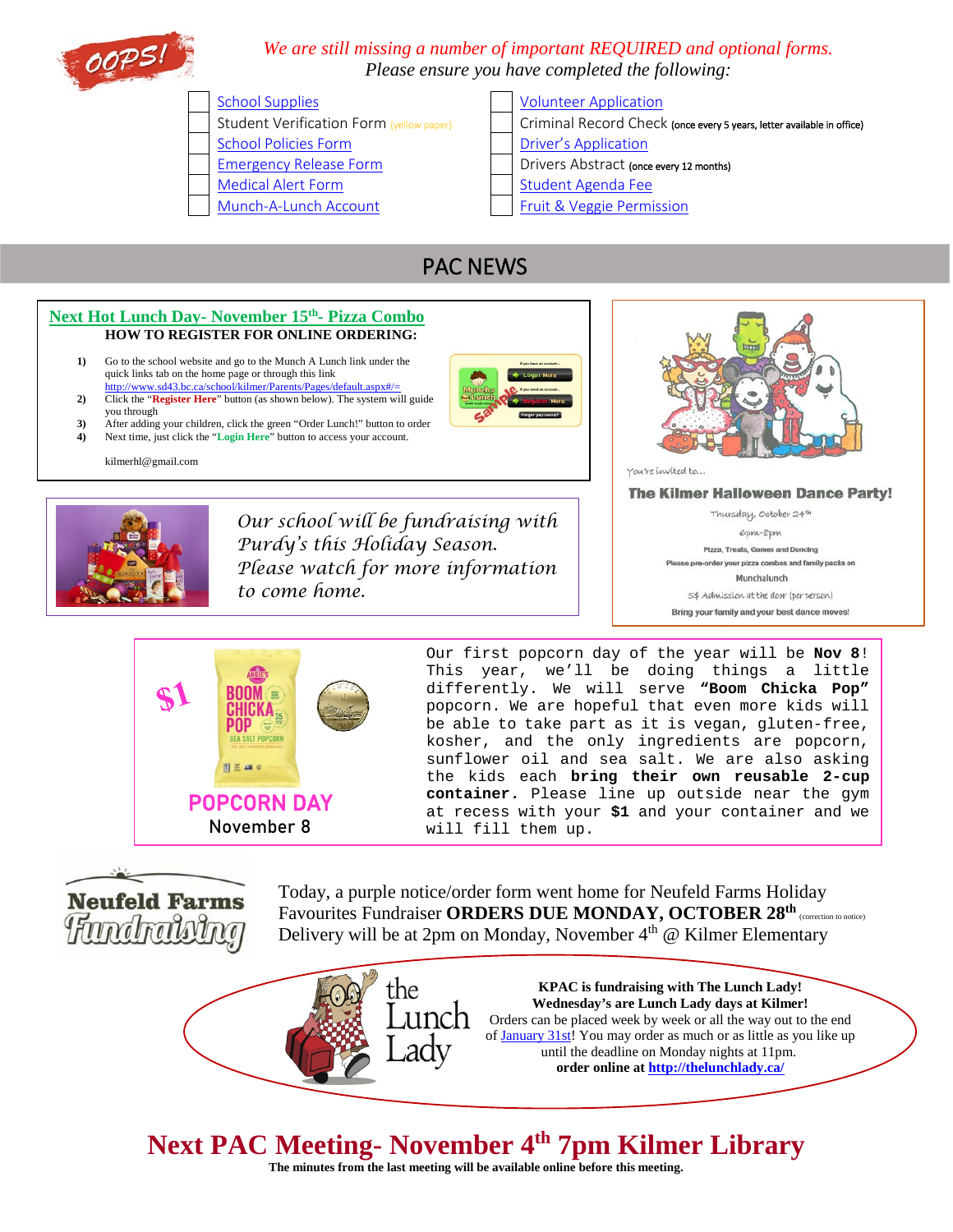## DISTRICT NEWS



[Click Here](http://www.sd43.bc.ca/Pages/newsarchive.aspx?ListID=ed550773-e9ff-4e20-9964-4e1b213f518c&TemplateID=Announcement_Archive#/=) to Read the Latest School District 43 News & Announcements.

## COMMUNITY NEWS

## Beyond the Bell After School Program

For more information about this after school program for the Kilmer Community Please contact the City of Port Coquitlam Parks & Recreation Department Lets Dance- Fridays 2:40-3:40 November 8- December 6 (\$60)



Hyde Creek Recreation Centre is offering a FREE afterschool sports and games program in the Hyde Creek Gym on Thursdays from 3:30 – 5pm! They Must Register! Barcodes are below. Only 15 spots open!

Afterschool Active includes a Healthy Snack, Team Building, Fair Play Discussion and 60 minutes of Active FUN! Come join Aidan and team to learn the FUNdamentals of various sports.

Don't forget your Water Bottle! Conservative Set your 60 a Day of ACTIVE fun!

Thursday Nov 7 – Dec 12 | 3:30 – 5pm | Barcode #37388

#### Salvation Army

The Salvation Army is looking to inspire young students to make a difference in their communities and teach them about social responsibility. We are pleased to offer volunteer opportunities that are flexible and a great way for the students to earn their volunteer hours! We have been coming up a Youth Philanthropy Club for students to be a part and learn how to effectively engage them in our community's philanthropic landscape and ultimately create youth empowerment. We are looking to provide students with the opportunity to learn about Philanthropy, nonprofit organizations, social issues and develop leadership and personal skills. For more information, please contact Jasmine Sekhon Jasmine Sekhon@can.salvationarmy.org

#### Mackin House Museum (Coquitlam Heritage Society)

Coquitlam Heritage Society invites all students to the Mackin House Musuem. Its mission is to preserve, honour, and promote Coquitlam's heritage assets. Students interested in the arts and culture can experience educational workshops and events each month. Most events held are by donation or are free. Register for any event or workshop online.

Learn about the history of Cinematic Technology over the course of 5 classes. Sign up available for all 5 or individually. From Flip-books to Holograms programs run from 3:30-5:00 pm, offered in English and French.

#### Remembrance Day Poster Contest – Deadline November 15th

Entry Forms available in the office. [www.Legionbcyukon.ca/content/youth-contests](http://www.legionbcyukon.ca/content/youth-contests) 



Pro-D Day Fun- Friday, October 25, 2019